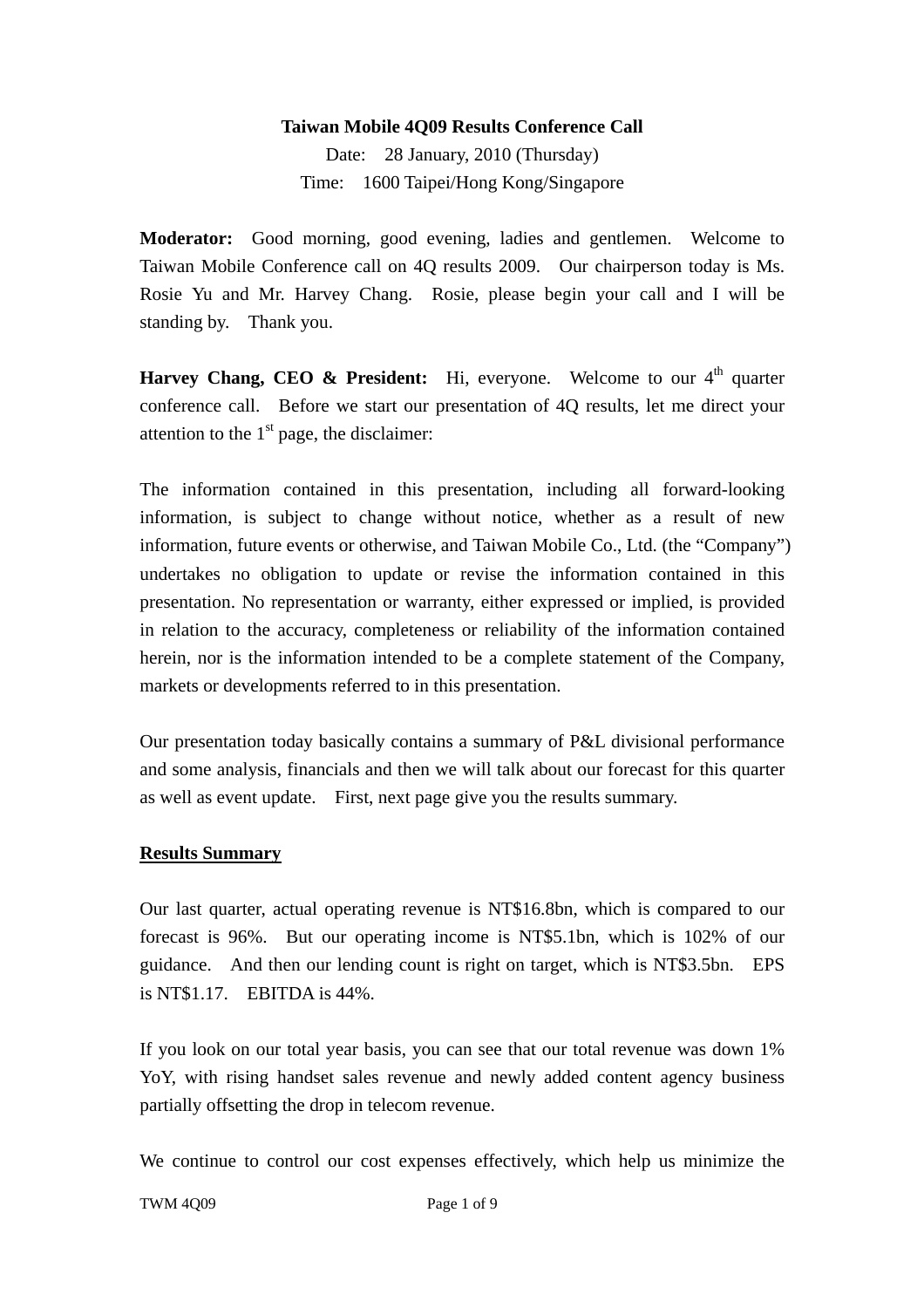impact on the net income arising from revenue decline. As a result, we complete the year with a net income of NT\$13.8bn, or NT\$4.66 in EPS.

Turn to the next page, which deals with the divisional performance. The first one is our consumer business.

## **4Q Divisional Performance**

## *CBG*

In 4Q, CBG continued seeing a narrowed mobile revenue decline. EBITDA YoY change turned positive this quarter from negative in the previous quarters.

# *HBG*

With growing pay-TV, content, and broadband business, HBG reported double-digit YoY increase in revenue and EBITDA. It's also worth mentioning that our cable broadband EBITDA margin expanded to 47.2% in 4Q09 vs. a year ago, which is only 29%; this is primarily due to economies of scale.

## *EBG*

EBG 's mobile revenue remained stable YoY basis while fixed-line revenue dropped YoY last quarter. However, in terms of EBITDA, EBG reported YoY growth due to better control of our operating expenses.

Next page is a comparison of the wireless business with our competitors.

## **Wireless Peer Comparison**

Our mobile subscriber number rose 2.2% YoY basis, coming largely from 114K data card subscriber additions.

Compared to our closest competitor, we stood out in terms of mobile service revenue, mobile EBITDA, EBITDA margin as well as total subscribers.

# **VAS and 3G**

The next page, in terms of the VAS as well as 3G, we continued our very healthy VAS revenue growth momentum of 24% on YoY basis in 4Q. This mainly came from a 54% revenue increase from mobile internet users.

Our 3G post-paid subscriber number in 4Q09 exceeded 3.3m, up 48%YoY, and make

TWM 4009 Page 2 of 9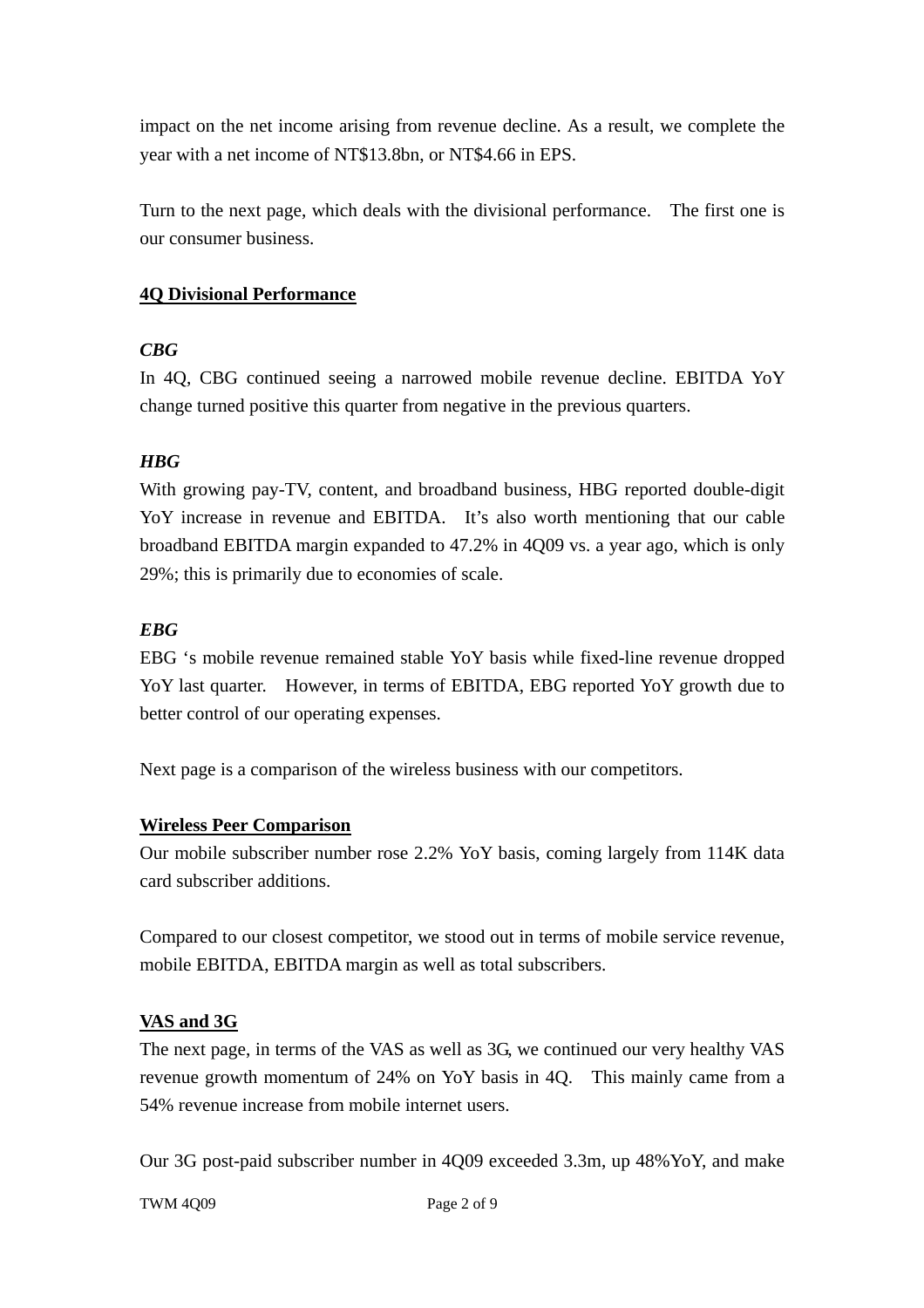up 58% of total post-paid. And our 3G data revenue was up 96% from a year ago.

Let me turn the mic over to Rosie to talk about the financials.

## **Cash Flow Analysis**

**Rosie Yu, Finance VP & Spokesperson:** Hi, good afternoon. Our 4Q09 operating cash flow rose from a quarter ago mainly due to the payments of corporate tax in 3Q last year.

The 4Q09 investing cash outlay was largely for NT\$1.83bn in CAPEX.

In terms of financing activities, total borrowings decreased by NT\$6bn in the last quarter, as we borrowed NT\$3.8bn of new short-term debts to repay NT\$2.3bn of syndicate loan and NT\$7.5bn of corporate bond due.

Our total cash CAPEX in '09 was NT\$6.67bn (or 9.7 % of revenue): of which, NT\$4.88bn was for mobile; NT\$1.35bn for fixed-line; and NT\$0.44bn for cable TV.

For 2009, we generated NT\$17.28bn in free cash flow, of which NT\$13.97bn was used to pay dividends.

## **Balance Sheet Analysis**

On balance sheet analysis, our cash balance remained stable and net PP&E balance at the end of 4Q09 was down sequentially, with depreciation and write-off higher than CAPEX. The 2G's net book value was reduced to NT\$16.9bn, while 3G's book value rose to NT\$12.6bn as of the end of last year.

With a NT\$6bn reduction in borrowings in the previous quarter as mentioned earlier, our gross debt dropped to NT\$15.6bn, and net debt was down to NT\$12.6bn, respectively. Net debt to equity and net debt to EBITDA was 24% and 0.43x in 2009.

So, let me turn this over to Harvey for 1Q forecast.

#### **1Q10 Forecast**

Harvey: For this coming quarter, we forecast total revenue to edge up by 1% YoY, with cable TV, broadband, wireless data, and mobile device sales showing growth.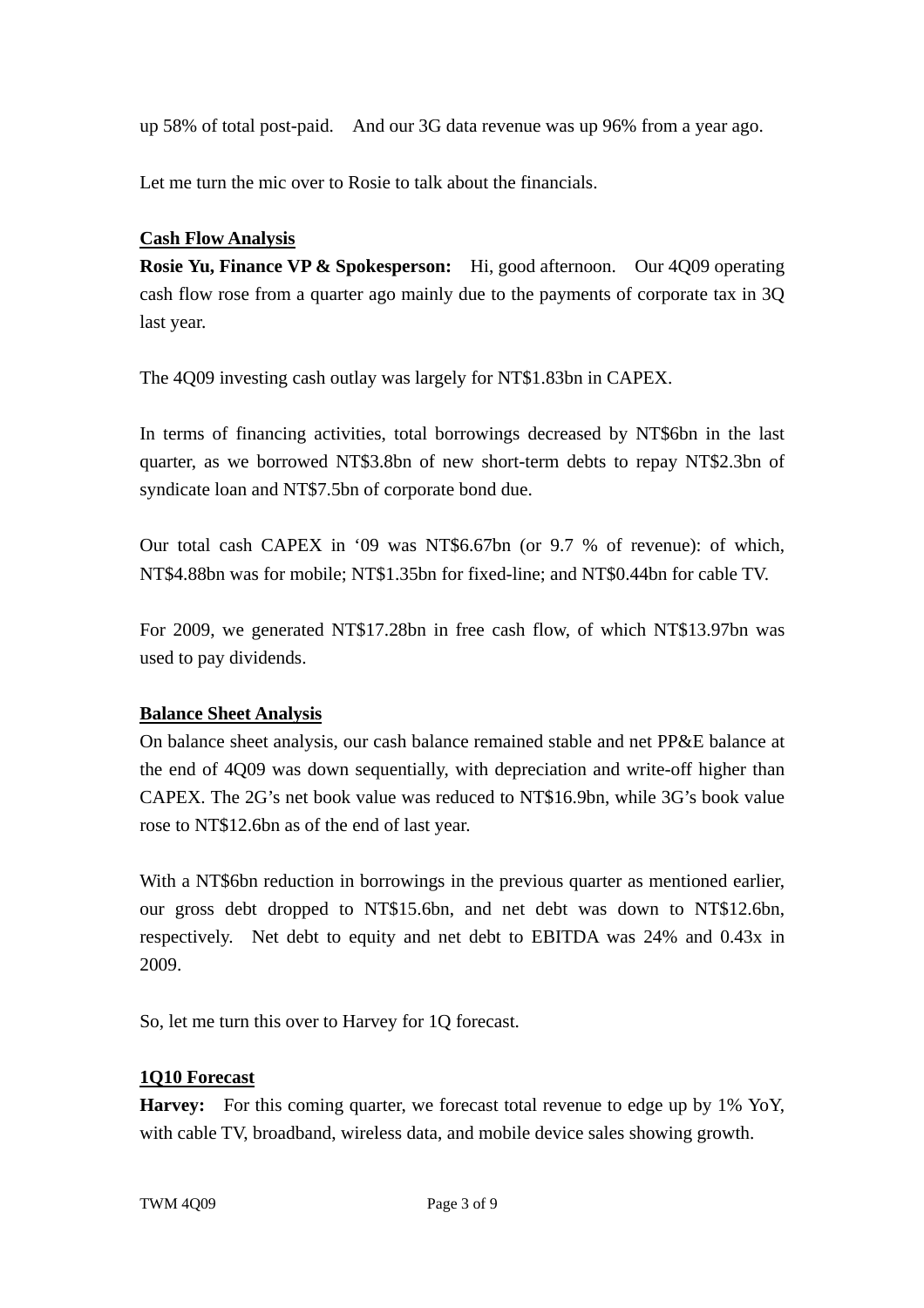Among three business groups, both EBG and HBG are expected to show positive profit growth in 1Q10. CBG 1Q10 is estimated to have a flat revenue change from a year ago and stable subscriber acquisition and retention related expenses. That said, company's increased number of direct stores will also lead to an increase in operating expense.

On a consolidated basis, G&A expense in 1Q10 would see a 7% YoY increase, explained by this one-time expense reversal last year first quarter and our conservative estimate of the bad debt expense.

Our non-operating expense in 1Q10 is estimated to be NT\$247m, down 52% YoY with 41% less in asset write-off than a year ago.

## **Event/ Regulatory update**

Some event update and I will leave that to you to refer in the next couple of pages.

#### **Key Message**

The key message is we are able to meet the 2009 guidance through our expense discipline. With a firmer outlook on the economic front for 2010, we expect to face stiff challenges from the regulatory interventions.

The approval for the acquisition of Carlyle's cable assets is still pending. Before we get approval, we continue to fine-tune our business to meet the challenges.

That wraps up our presentation today and we would be happy to take questions.

**Moderator:** Thank you. Ladies and gentlemen, we will now are poll for questions. If you would like to register for a question, please press #1 now.

# **Q & A**

**Terry Chan, Credit Suisse HK:** *Hi, good afternoon. Thank you for the call. I have three questions. The first question is can you give us some updates on the cable acquisition deal? Where is it up to now? And are there any regulatory hurdles?* 

*My 2nd question is what is the dividend for 2009?* 

*And my last question is do you have any earning estimate impact from the tariff* 

TWM 4009 Page 4 of 9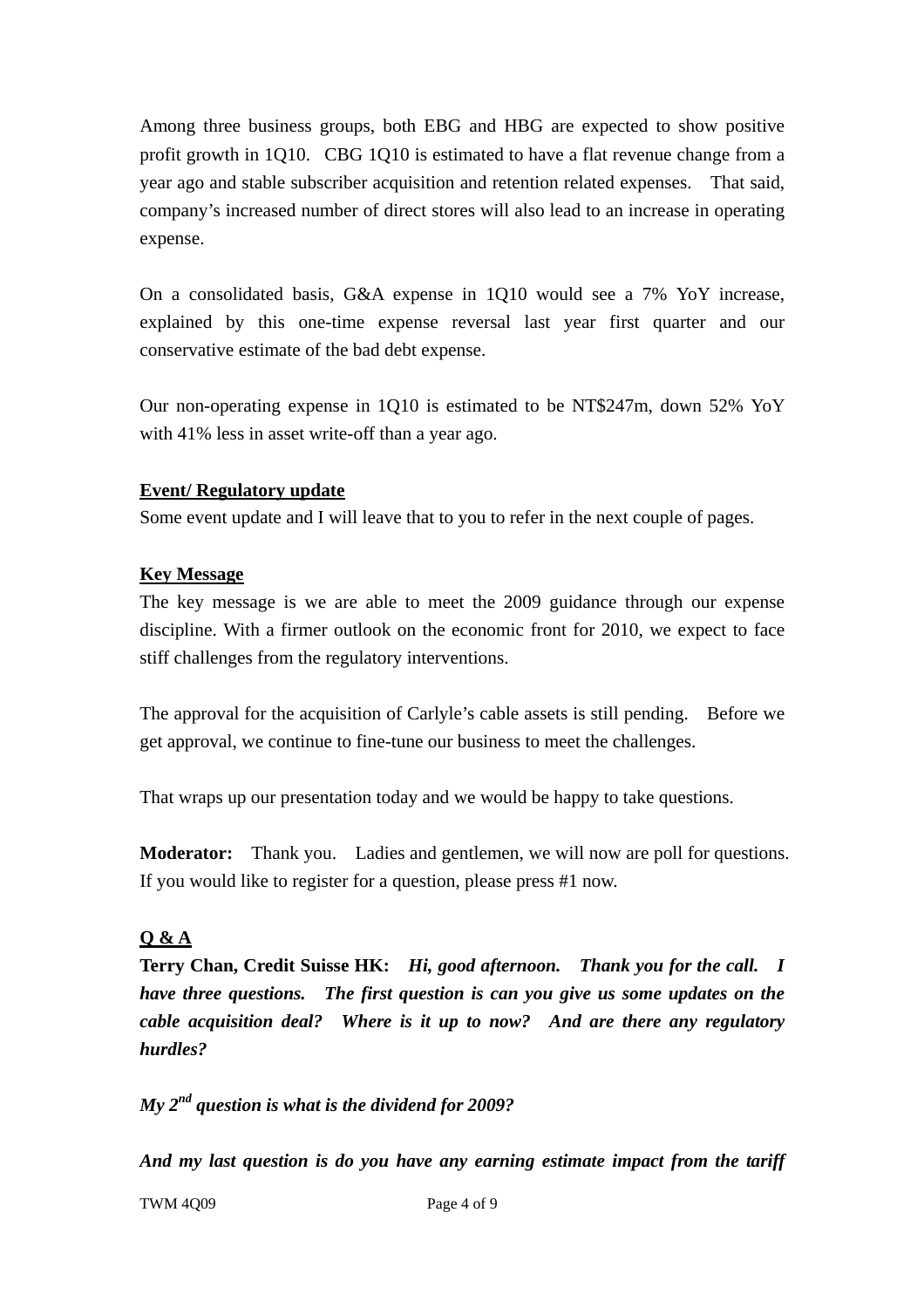#### *reduction policy which has just been put out by the NCC?*

**Harvey:** Not much can be reported on this cable acquisition deal. Right now, we are still waiting for the regulatory approval, which is not most pleasant thing to deal with. Anyway, we just have to hopefully work through it. It's always a challenge to talk to the regulators. I can not tell you the 2009 dividend at this point. I think this subject will be discussed in our next board meeting which is scheduled in late April. At that time, we will make an announcement on dividends for the year 2009. And then, as far as the earning impact, right now actually we have done some calculations, but I think we are still waiting for NCC's final decision. If they are going to do what they want to do, it will be an impact on the net income in the range of NT\$800 mn or so in terms of net income before taxes.

**Vina Gupta, RBS Singapore:** *Hi, thanks for the call. I have three questions. First, what's the timetable in your viewpoint in terms of integrating Kbro into your books? Second question I have is with regards to your PayTV subscriber base, what % of that will actually be impacted by the price cap reduction? Is there any implication on Kbro's areas as well?* 

*The last question I had is with regards to the NCC's mandatory price cuts, what do you think is the certainty of them pushing as is? And what can you actually do or what are you doing to avert this?* 

**Harvey:** I don't have a timetable. As right now, we still don't know that when the regulator is going to approve the deal. We are still wrestling with the regulatory agencies. So, right now, I really don't have a very clear timetable when we are going to integrate it, the Kbro into our books. I will leave the rest of the questions to Rosie.

**Rosie:** On the cable fee reduction announcement made by NCC, it will not affect our own operating areas. It will only affect Kbro's. About 39% of Kbro's subscriber base will be affected.

*Vina: Ok, the last question with regards to the tariff changes?* 

**Rosie:** Sorry?

*Vina: I'm sorry. The last question I had pertained to the tariff changes on the* 

TWM 4009 Page 5 of 9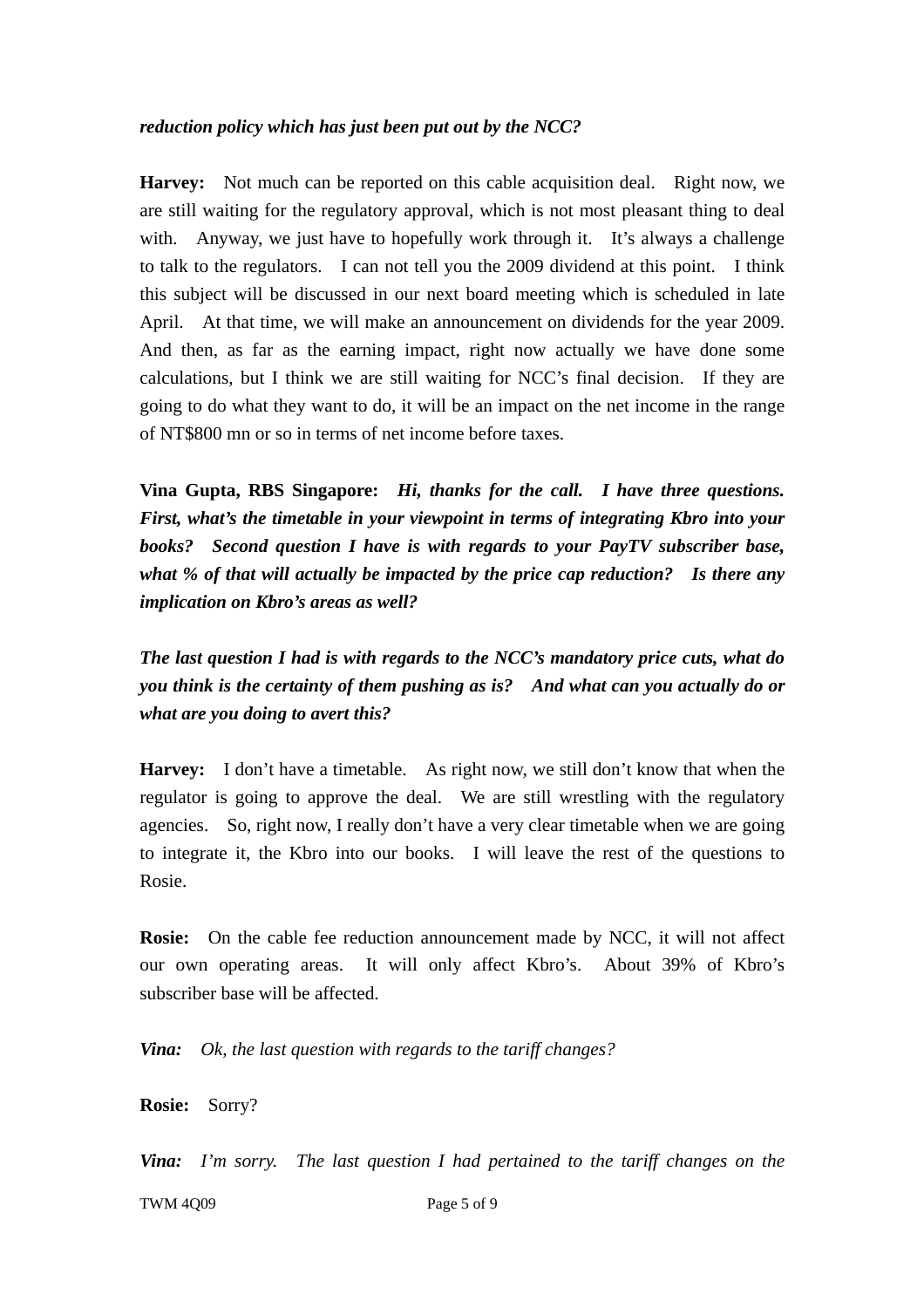*mobile side. What can you actually do in order to mitigate this? Is there any negotiation ongoing with the NCC?* 

**Harvey:** We rather not talk about this. This is not something to be talked about publicly.

*Vinas: Understood. Thank you.* 

**Dee Senaratne, CSLA HK:** *Hi, guys. Thanks very much for the call. Just two questions. The first one being on the operating expenses in the year, you're down 6%. That's quite a good effort. Just wondering, within that, what was the drivers there? What were the areas of business that you cut costs in? What can we expect going forward? Will that sort of run rate be continued into 2010?* 

*The second question I have was on one regulation corporate lower reforms. I know the FSC in Taiwan is looking at making distributions from legal reserve and capital surplus a lot simpler. Do you have any update on that and, if those go through, will you be changing your policy around capital management?* 

**Harvey:** I think, on the corporate law amendment, I think we're looking at  $2^{nd}$  half this year. I think, optimistically,  $2<sup>nd</sup>$  half this year. And this thing is not in the legislative process. Our legislators are very unpredictable. So, I must stress the word, so if we take the optimistic view, it's  $2<sup>nd</sup>$  half this year.

And whether they will change our capital management policy or not, we actually do not know at this point, but I really do not see a very aggressive capital reduction.

**Kathy Chen, Goldman Sachs:** *Hi, thanks for the call. I have three questions as well. The first one is also on the Kbro acquisition, is there any update you can share in terms of the updated price for the acquisition? Because I remember correctly since you pass the deadline now, there will be a new calculation for the last 12 months EBITDA.* 

*The 2nd question is on the CAPEX and asset write-off guidance. For the CAPEX guidance, is there anything you can share in terms of how much Kbro would add to the CAPEX if the deal closes? And then, on the asset write-off side, in the prepared comments, you said that would be less than 2009, but is there a more concrete figure?* 

TWM 4009 Page 6 of 9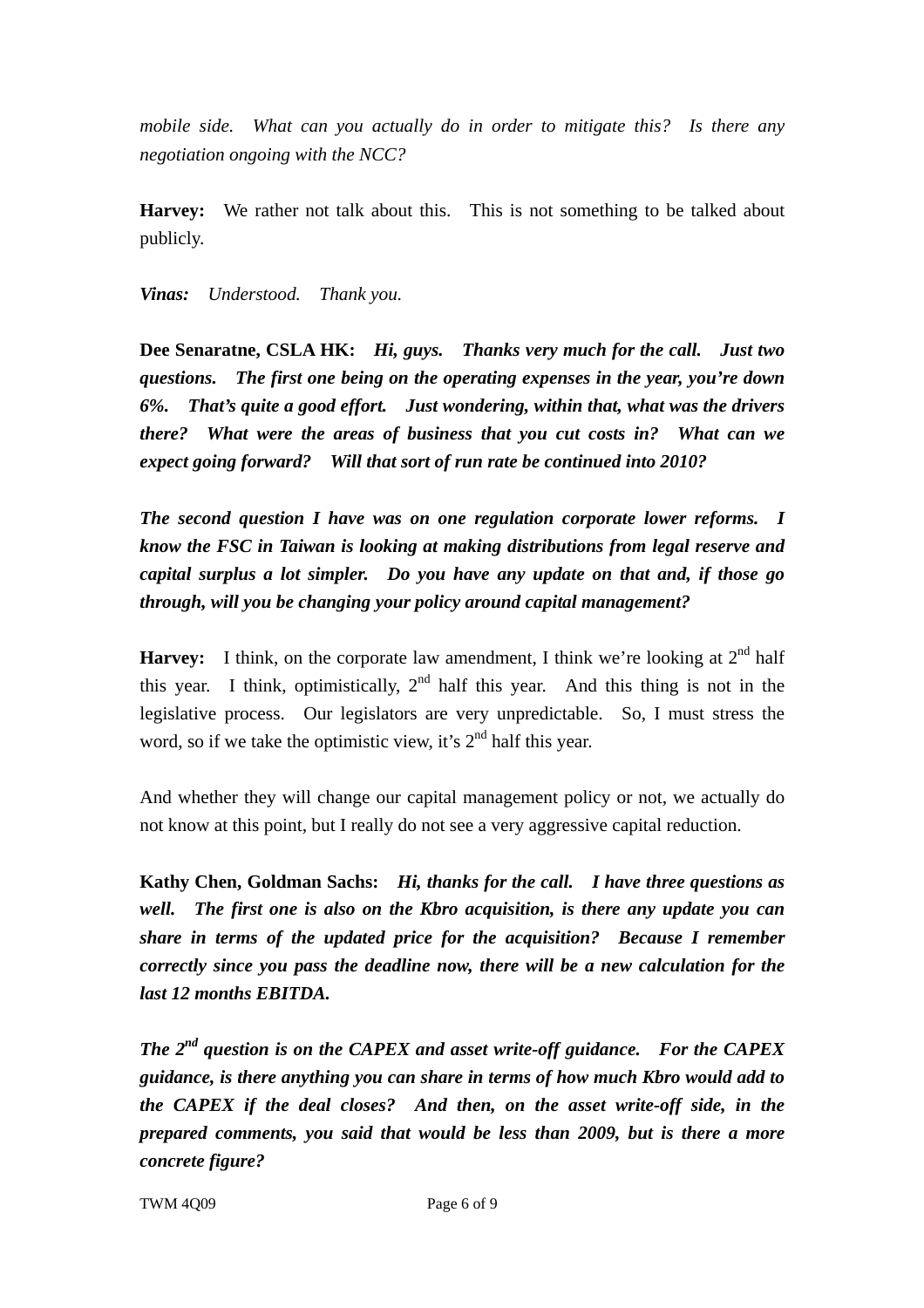# *And then, lastly, I just have a follow-up on the dividend for 2009. I think on the last call, you mentioned that you'll try to maintain a DPS of 4.2. Is that still the board speaking?*

**Harvey:** Kathy, on your 3<sup>rd</sup> question, I think you are correct. What we are saying there, with or without the deal, our dividend payment will not be affected. So, if you look at our 4.6, minus 10% reserve, that's roughly 4.2. That's what we're saying. Estimate and you can say that. It should not be less than that benchmark number. But we haven't decided whether it will be more. That's something remain to be discuss in our April board meeting.

I will leave the other two questions to Rosie.

**Rosie:** On your CAPEX question, this year we expect to incur NT\$6.9 bn in CAPEX, of which NT\$4.7 bn is mobile-related and NT\$1.6 bn is fixed-line-related and the rest cable. On your  $1<sup>st</sup>$  question on Kbro update on the valuation price, their EBITDA is expected to grow on a month-to-month basis. So, we haven't really calculated the numbers yet because we haven't got their numbers yet. It will be calculated on a last twelve months EBITDA basis. But basically, their monthly EBITDA is growing at about NT\$180 mn a month on a month-on-month basis.

*Kathy: Ok, thanks. Just a follow-up on the CAPEX side, do we have any guidance available on CAPEX related to Kbro?*

**Rosie:** Nope. That number does not include any number for Kbro and we don't have a number from Kbro on their CAPEX for this year yet.

*Kathy: And just the last one I had was on the asset write-off guidance for this year.*

**Rosie:** It will be NT\$1.5 bn for this year.

**Gary Yu, Morgan Stanley HK:** *Hi, thanks for the call. I just have one last question from my side. Given the delay in the Kbro acquisition, do you think the Carlyle Group will be entitled to the '09 dividends? Or it will likely be delayed after you declare your dividends in April?*

Harvey: Sorry, can you repeat your question again?

TWM 4009 Page 7 of 9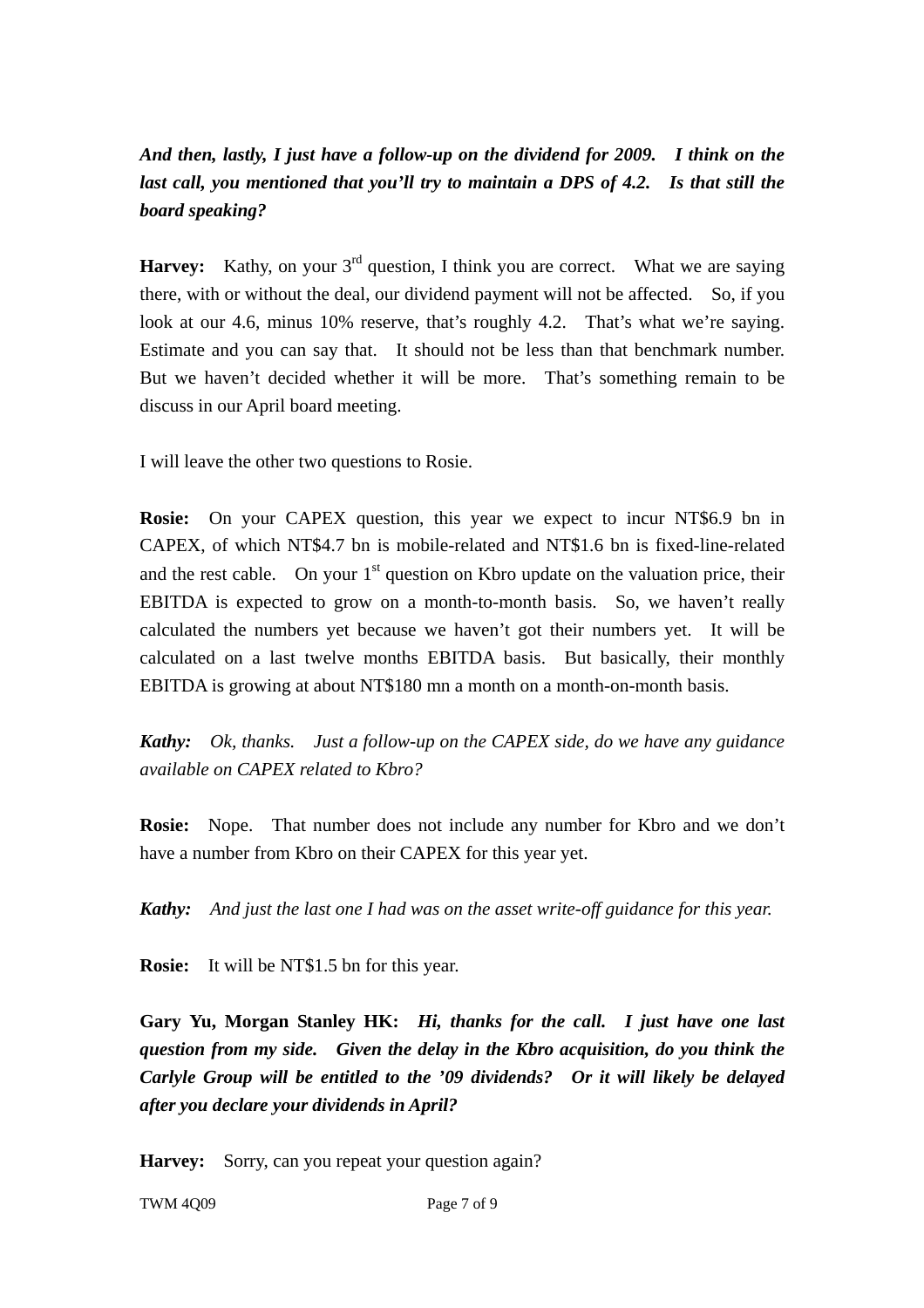*Gary: Sorry, my question is more related to the Kbro acquisition and how is it going to impact your dividend payout because if the transaction is going to be delayed after your dividend payout, would that mean that Carlyle will not be entitled to your '09 dividends?* 

**Harvey:** It all depends on when the transaction will be closed. If they are closed before the ex-dividend date, they always entitled to it.

*Gary: And if there's any-, I pretty much presumed that the previous deal was agreed based on the assumption that Carlyle will be entitled to the '09 dividend because the initial expectation of completion was by the end of last year. Would that be any impact on your transaction price or any of the terms of the transaction?* 

**Harvey:** No.

*Gary: Ok, thanks.* 

**Rosie:** Kathy, going back to your question on the price that we are to pay to Kbro, sorry, the NT\$180 mn/ month is 10x already. So, EBITDA is growing about NT\$18 mn/ month.

**Dee Senaratne, CSLA HK:** *Hi, good day, guys. My question previously wasn't really answered. Just had a follow-up one on the expenses because you did quite a good job, in fact a very impressive job on cutting operating expenses in the year down 6%. I'm just wondering is that expected to see a similar run rate for 2010 and what are sort of the initiatives being taken in the business to cut cost and whereabouts are they and can you give more detail in that place?*

**Harvey:** First, I think I must clarify that, we, in 2009 first half, there was this financial crisis that contributed by everyone-knows-who. So, there was a little bit cost, it's not cutting, it's cost-sharp reduction mode and that stop end of first half. Actually, that is not the only result, there are other results due to better-than-expected bad debt ratio and also we have better control on our retention and handset subsidy, expenses and all that. We do whatever we can when we see an opportunity to do so. But, for this coming year, we are basically not in cost reduction involvement. We look to increase our acquisition numbers. Meanwhile, of course, after these years, particularly last year, you should know we are very cost and expenses conscientious.